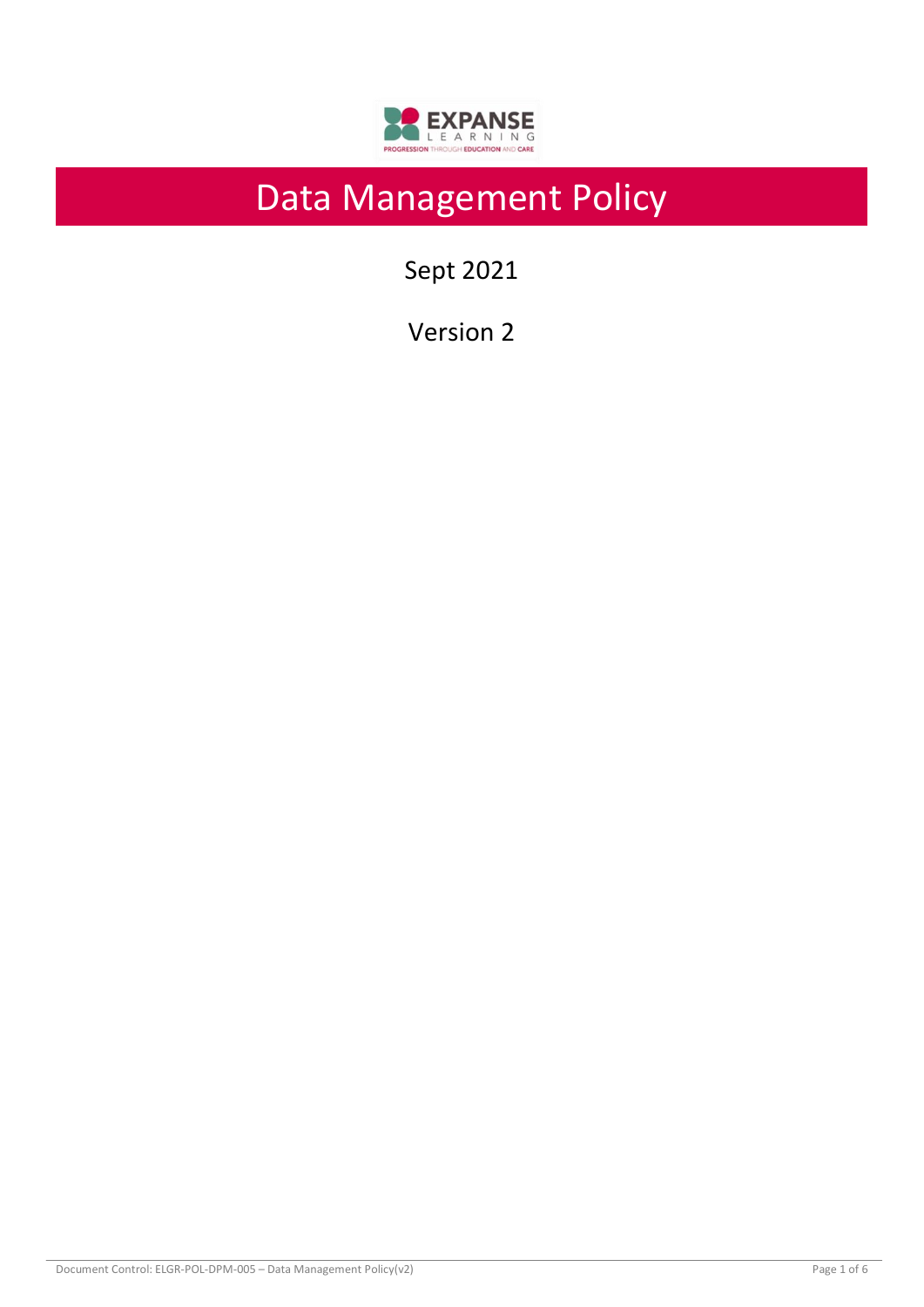# **1. Scope**

#### All employees of Expanse Learning

This policy applies to all

- o records created, received or maintained by staff in the course of carrying out their functions.
- o Records and documentation created in the course of research, whether internally or externally funded, are also subject to contractual and academic record-keeping requirements.

Records are defined as all those documents, regardless of format, which facilitate Expanse Learning activities (e.g. teaching, learning and research) and the business carried out by the Expanse Learning and which are thereafter retained (for a set period) to provide evidence of its transactions or activities. These records may be created, received or maintained in hard copy or electronically, and include email.

Records management is defined as a field of management responsible for the efficient and systematic control of the creation, receipt, maintenance, use, distribution, storage and disposal of records.

## **2. Introduction**

Expanse Learning recognises that the efficient management of its records is necessary in order to support its core functions, to comply with its legal and regulatory obligations and to enable the effective management of the institution.

The policy forms part of Expanse Learnings Records Management Strategy (Annex A). Its purpose is to ensure the creation and maintenance of authentic, reliable and useable records, with appropriate evidential characteristics, within the Expanse Learning by establishing a framework and accountabilities for records management, through which best practice can be implemented and audited.

## **3. Objectives of a records management system**

Records contain information that is a unique and invaluable resource and important operational asset. A systematic approach to the management of the Expanse Learning records is essential to protect and preserve records as evidence of our actions.

Records management is necessary to:

- o Ensure that the Expanse Learning conducts itself in an orderly, efficient and accountable manner
- o Realise best value through improvements in the quality and flow of information and greater coordination of records and storage systems
- $\circ$  Support core functions, teaching and research, providing evidence of conduct and the appropriate maintenance of associated tools, resources and outputs
- o Meet legislative and regulatory requirements
- o Deliver services to staff and stakeholders in a consistent and equitable manner
- o Assist and document policy formation and managerial decision-making
- o Provide continuity in the event of a disaster
- $\circ$  Protect the interests of the organisation and the rights of employees, clients and present and future stakeholders
- o Establish an institutional and cultural identity and maintain a corporate memory.

#### **4. Responsibilities**

Expanse Learning has a corporate responsibility to maintain its records and record-keeping systems in accordance with the regulatory environment. The members of the Senior Leadership Team have overall responsibility. Since records management is a business and accountability issue, the senior management of the Expanse Learning have a major stake in the implementation of best practice.

The Data and Compliance Manager is responsible for drawing up guidance for good records management practice and promoting compliance with this policy in such a way as to ensure the easy, appropriate and timely retrieval of information.

Members of staff with designated responsibilities for computing and systems' administration are accountable to their line manager for ensuring that electronic systems and the functions/transactions performed by their programs complies with this policy and related requirements.

Individual employees must ensure that the records for which they are responsible are complete and accurate records of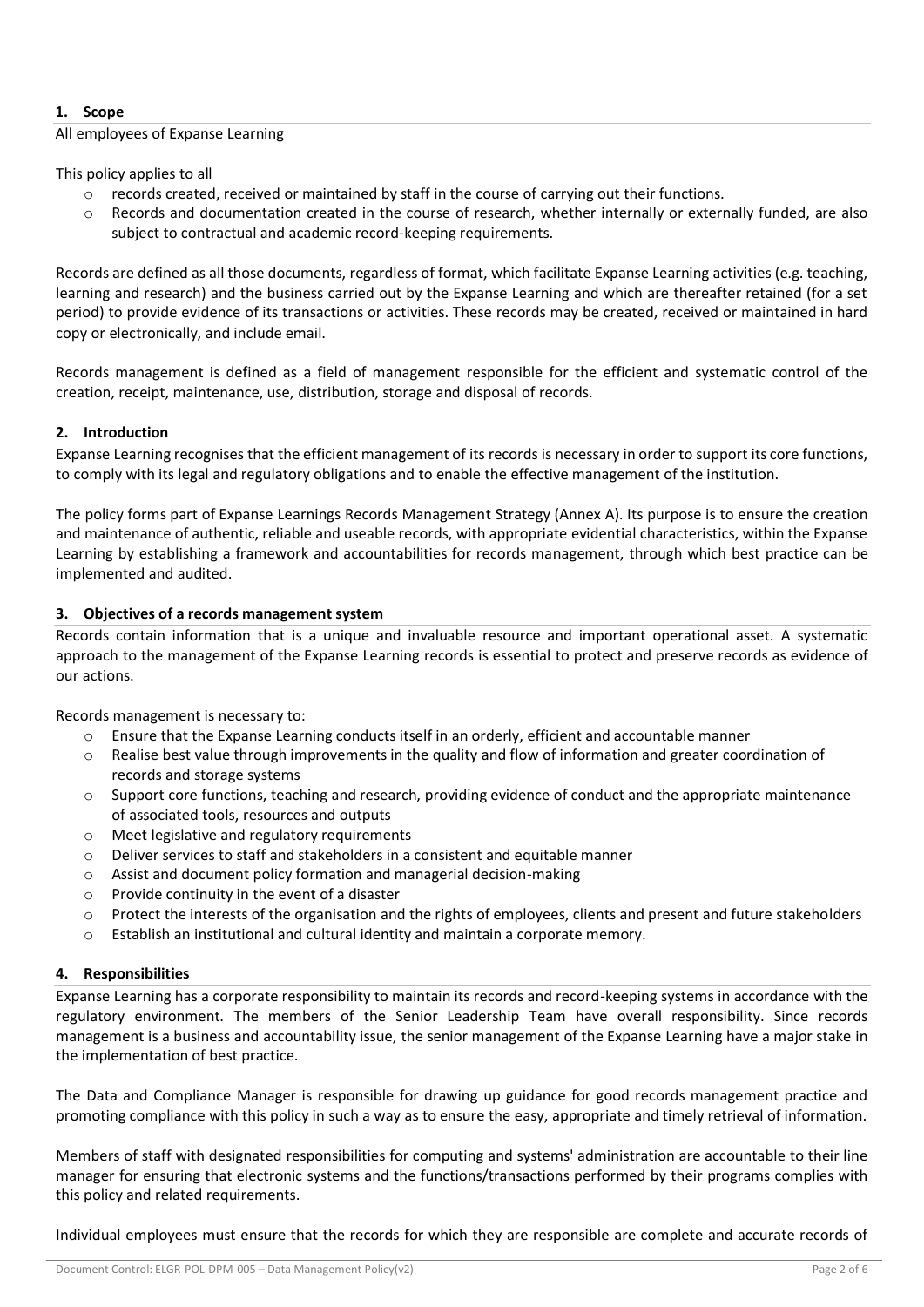their activities, and that they are maintained and disposed of in accordance with the Expanse Learning records management guidelines.

## **5. Relationship with existing policies and legislation**

This policy has been formulated within the context of Expanse Learning policies and guidelines and is intended to act as a framework to support standards and promote compliance with legislative and regulatory environments.

#### **6. Monitoring and Review**

The effectiveness of this policy will be reviewed annually.



| Version | Date       | <b>Revision</b>                              | <b>Review Date</b> |
|---------|------------|----------------------------------------------|--------------------|
|         | 01/09/2020 | Policy Review and Transfer to 20/21 Template | 31/08/2021         |
|         | 01/09/2021 | Policy reviewed                              | 31/08/2022         |
|         |            |                                              |                    |
| 4       |            |                                              |                    |
|         |            |                                              |                    |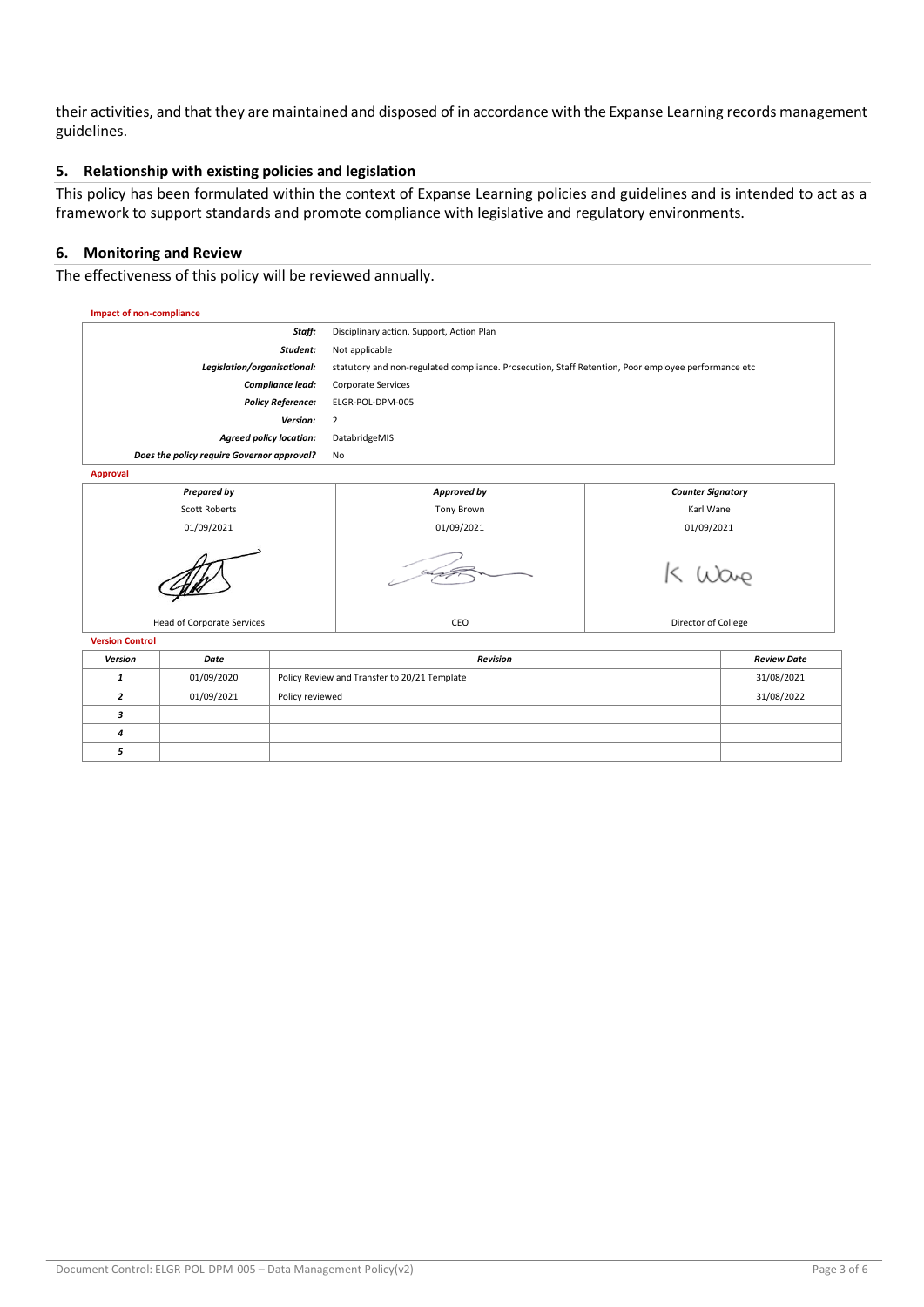#### **Annex A - A STRATEGY FOR RECORDS MANAGEMENT**

#### **Contents**

- 1. Introduction
- 2. Context
- 3. Aims
- 4. Scope
- 5. Key Elements

## **1. Introduction**

This document sets out the aims of the Expanse Learning in relation to records management and outlines the strategy for achieving those aims.

## **2. Context**

The need for records management should be seen against a background of good management practice, legislative requirements, organisational needs within the Expanse Learning itself, and practical problems, such as space requirements.

Records management has close links with information management, risk management, security, and data quality and validation, and the strategies and policies related to all these activities should be congruent.

## *Good management practice*

Records management facilitates the efficient running of an organisation. It provides support for, and evidence of, policyand decision-making and the operation of the organisation, through the proper control of the content, storage and volume of records. It reduces vulnerability to legal challenge or financial loss and promotes best value in terms of human and space resources through greater coordination of information and storage systems.

Various studies have stressed the need to address problems arising from the low priority given to records management, a lack of awareness of the importance of good record-keeping, lack of information sharing, lack of coordination between paper and electronic records, the tendency of staff to treat records as personal rather than corporate assets, and a need to balance confidentiality with freedom of information.

## *Legislative requirements*

The DPA applies to personal data held in both electronic and paper form and is designed to strengthen the right to privacy of the individual by ensuring that the processing of personal data is done in accordance with the principles of the DPA.

The principles relate to the fair processing of personal data (processing includes creation, using, storing, handling and disposal or retention), and cover the information collected, the uses to which it is put, the accuracy of data, its timely disposal when no longer required, its security, controls on sharing of information, and processing in accordance with the rights of data subjects.

The Expanse Learning has issued a Data Protection policy that recognises the importance of the proper management of, and access to, records for the implementation of the Expanse Learning statutory obligations under the DPA.

Other legislation also impinges on records management (for example human rights legislation, and specific statutory requirements affecting either particular types of records or particular areas of working, such as health and safety and audit); it is therefore imperative that the Expanse Learning has a records management strategy and policies.

## *Records Management and Electronic Record-keeping*

Electronic records are subject to the same principles for records management as paper records. They have special needs relating to the technical and procedural requirements to secure their integrity and long-term preservation.

In addition, it is important to provide appropriate cross-references between electronic and paper records.

## **3. Aims**

The aims of the Expanse Learning records management strategy are to ensure:

A systematic and planned approach to records management covering records from creation to disposal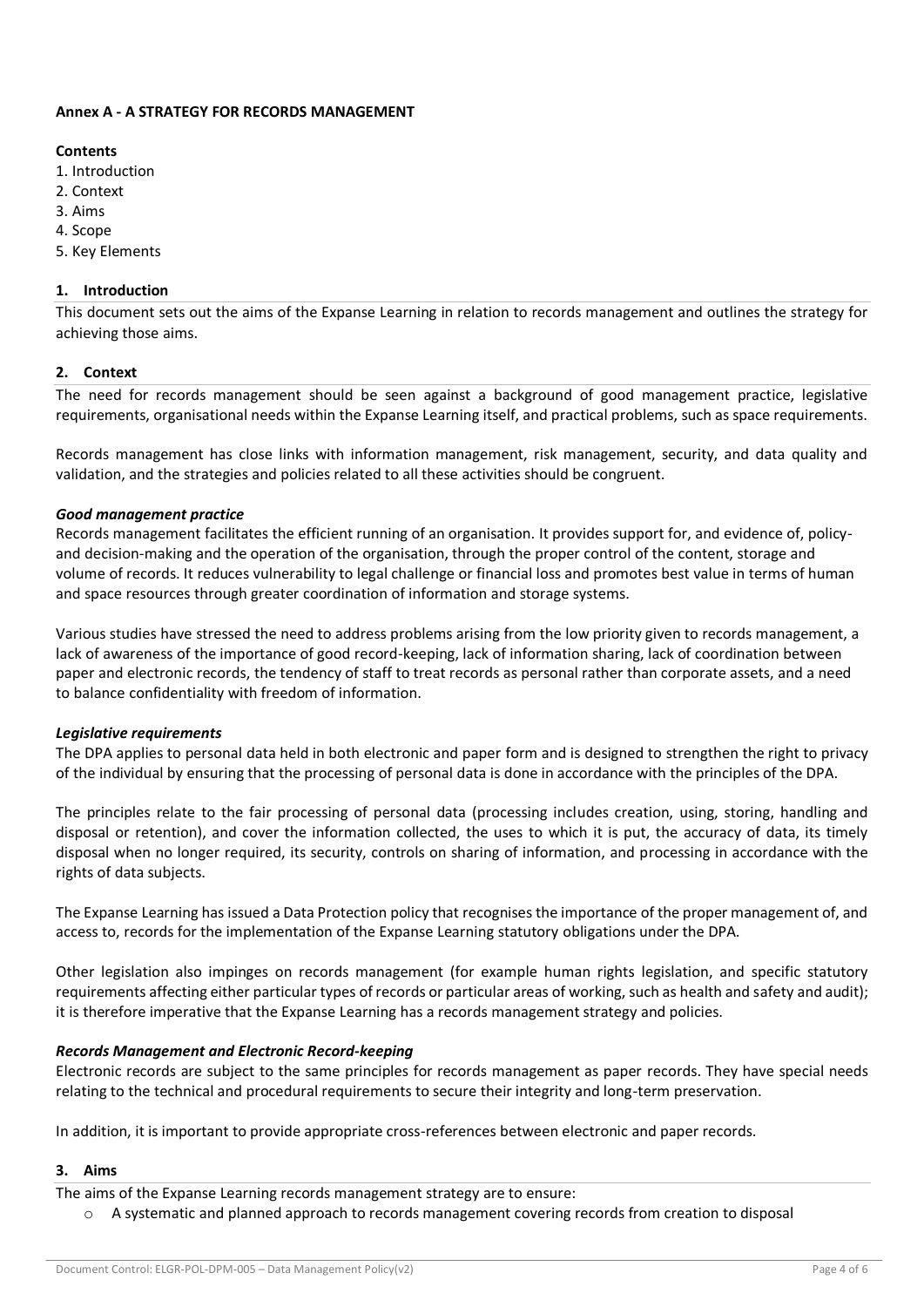- $\circ$  Efficiency and best value through improvements in the quality and flow of information and greater coordination of records and storage systems
- o Compliance with statutory requirements
- $\circ$  Awareness of the importance of records management and the need for responsibility and accountability at all levels

## **4. Scope**

The records management strategy applies to all types and formats of the Expanse Learning records. Examples include:

## *Types of records*

- o Administrative records, for example minutes and papers, records of staff and students, facilities and estates, financial and accounting records, records relating to complaints and litigation
- o Records relating to teaching, including course materials
- o Prospectuses, annual reports
- o Ephemeral material, for example notes and duplicates of records

## *Formats of records*

- o Paper and parchment records
- o Photographs, slides and other images
- o Microform, including microfiche and microfilm
- o Audio and video tapes and cassettes
- o Electronic records of all types

## **5. Key Elements**

The records management strategy comprises the following key elements.

## *Responsibilities and Accountability*

To provide a clear system of accountability and responsibility for record keeping and use.

It is important that all individuals in the Expanse Learning appreciate the need for responsibility in the creation, amendment, management, storage of and access to all records. A major target is therefore to have a clear chain of managerial responsibility for all records created by the Expanse Learning. This is the prerequisite for an effectively coordinated records management strategy.

## *Record Quality*

To create and keep records which are adequate, consistent, and necessary for statutory, legal and business requirements.

Records should be accurate and complete, in order to facilitate audit, fulfil the Expanse Learning responsibilities, and protect its legal and other rights. Records should show evidence of their validity so that any evidence derived from them is clearly credible and authoritative.

## *Management*

To achieve systematic, orderly and consistent appraisal, retention and disposal procedures for records during their life cycle.

Record-keeping systems should be easy to understand, clear, and efficient in terms of minimising staff time and space for storage.

## *Security*

To provide systems which maintain appropriate confidentiality, security and integrity for records in their storage and use.

Records must be kept securely to protect the confidentiality of their contents, and to provide further evidence of their validity in the event of a legal challenge.

## *Access*

To provide clear and efficient access for employees and others who have a legitimate right of access to records, and ensure compliance with the DPA.